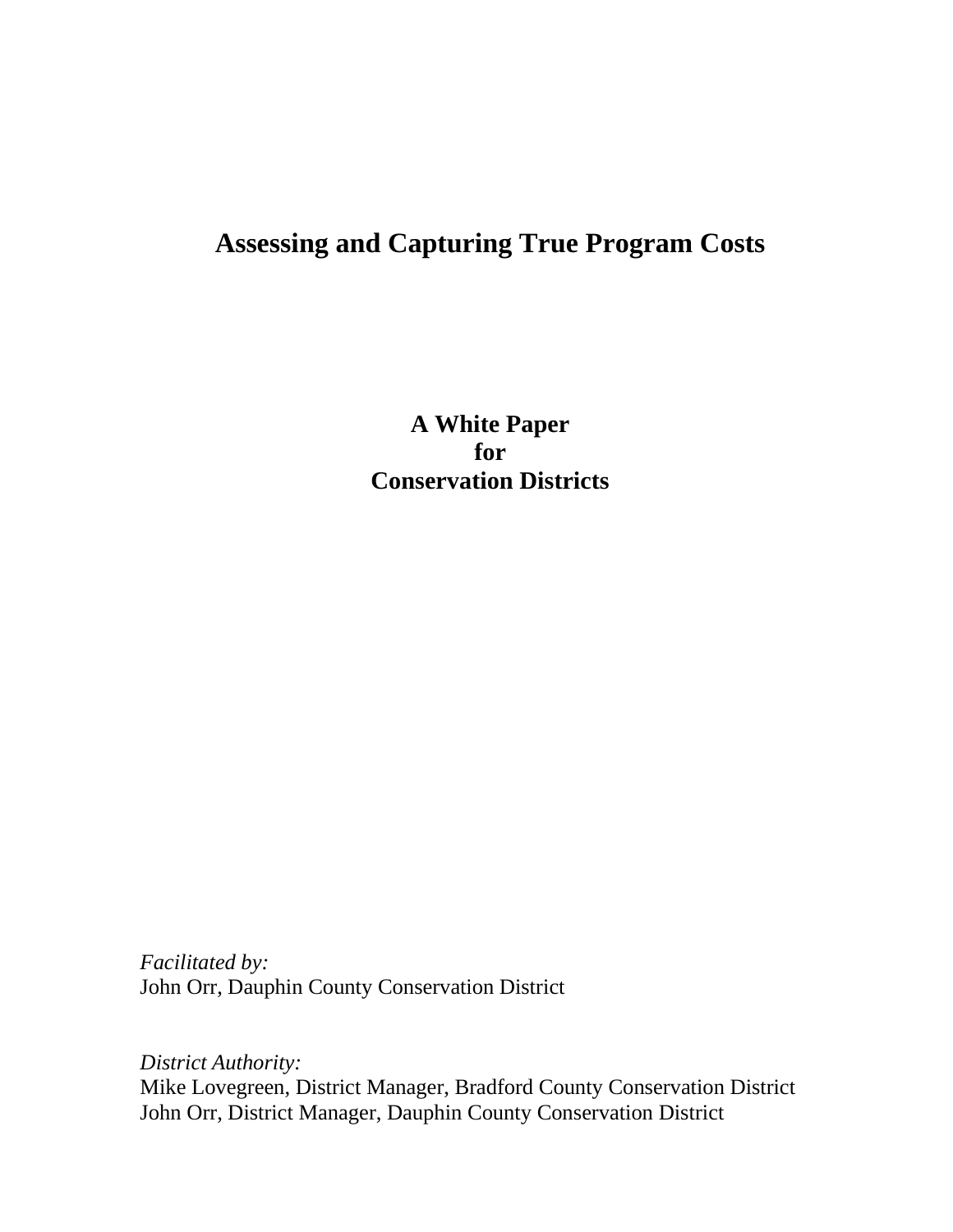### **Facilitator Notes:**

The intended use of this paper is to assist Conservation Districts in understanding and capturing to the greatest practical sense the true costs of administering programs. The information presented is a collection of areas of potential expense. It is not intended to establish a "one size fits all" method of calculating program costs. It should be used as a tool to assist each district in identifying and capturing program expenses.

#### **Disclaimer:**

The information presented here is the collective thoughts of individuals with experience related to the topic. The information is not meant to be authoritative and there is no claim to completeness. It is only a guidance tool offered to assist in efforts to understand and capture the true costs of administering programs and projects.

## *Overview of the Topic –* **The Why**

Since their inception, Conservation Districts have provided services for projects and programs at bargain basement prices. Many factors enter into this cost efficiency. Dedicated staffs that are truly interested in resource conservation more than personal gain, support from county government and conservation district's ability to partner are but a few of the factors that enable cost efficiency. Increased technical proficiency coupled with this cost efficiency has spawned dramatic growth among conservation districts. Equally dramatic is the growth in the cost of doing business. Coupled with the increasing operation costs facing districts are agency funding sources that are flat-lined or dwindling. Assuming responsibility for administering programs and projects at less than a break even point may no longer be an option. Conservation Districts need to learn how to become better business agencies. A great financial and business weakness of districts is not identifying and wherever possible recouping "True Program Costs".

The purpose of this informational document is to act as a resource tool to identify and define all costs associated with providing a program or project service. Program costs can be identified and broken down in many different categories. For the purpose of this paper, program or project costs will be separated into 3 categories:

- 1. **Direct Employee Costs (Salary & Benefits)**
- 2. **Direct Program or Project Costs (Program or Project Specific Expenses)**
- 3. **Indirect Costs (Expenses required for an agency to operate)**

These three categories were chosen because most agreements with state agencies are established to fund the (1) Direct Employee Costs only or (2) a combination of Direct Employee Costs and Direct Program or Project Costs. Currently few agency agreements fund (3) Indirect Costs. As we look at each of these three categories, we will note possible expenses that could be included and points of consideration. Each individual district will need to evaluate if these expenses and points of consideration are applicable to their district. Too often these Indirect Costs go unidentified and appropriate requests for reimbursement are not made. It is imperative that Conservation Districts understand and identify **all** costs related to doing business. Only when these expenses are determined and justified in a defendable manner will Conservation Districts begin to recoup all "True Program Costs."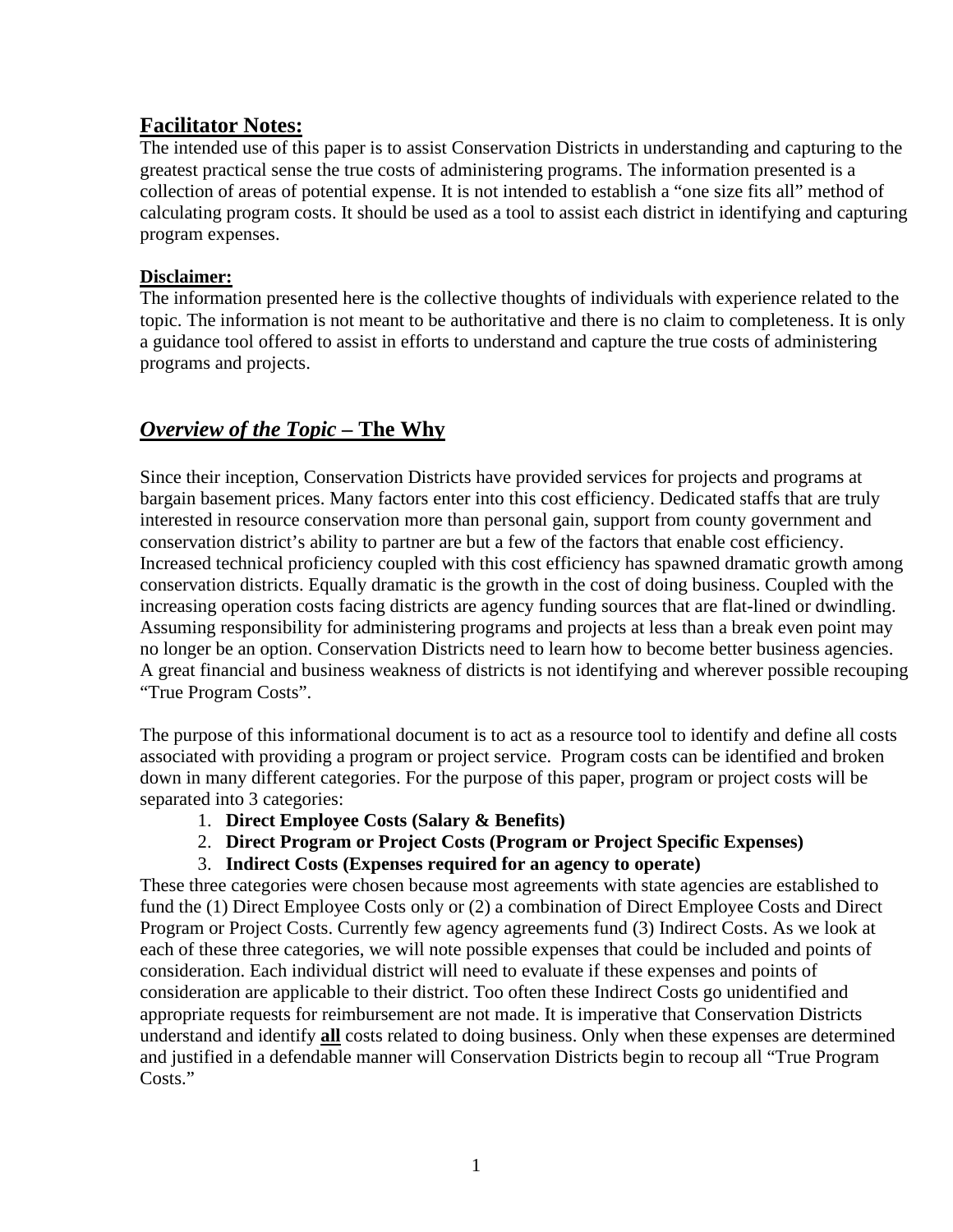## *Direct Employee Costs*

Direct Employee Costs are generally the most understood and the easiest costs to identify. Therefore, the least amount of explanation will be provided for these items. **Direct Employee Costs are those expenses incurred by the employer as part of the salary and benefit package for an individual employee.** The most common Direct Employee Costs are as follows:

- Salary
- FICA
- Insurances any insurance payments paid by the employer; do not include amounts paid by the employee. Examples of the types of insurances that may be provided are: health, life, disability, vision coverage, prescription coverage, etc. Costs can be determined by quotes provided for each employee by the insurance carrier or by taking the total cost for everyone in the office and dividing that number by the number of employees.
- Retirement contributions made by the employer to the employees retirement account
- Compensated Absences Vacation/ Personal/Sick/Holiday time paid but not worked
- Other miscellaneous payments, material compensation or equipment provided to the employee by the employer. Examples are: clothing allowances, cell phone use, vehicle use outside the work day, etc.

When a contract or agreement is written at an hourly rate, all of these expenses should be used in the rate calculation. To achieve this rate, the total cost of all expenses for the year should be added together and divided by the total hours actually worked in a year. To determine the hours actually worked take the hours in a work week times 52 weeks and subtract from that the vacation, personal, sick, and holiday hours the employee is entitled to take in a year. (See Hourly Rate Calculation Example – Appendix B)

### *Direct Program Costs*

**Direct Program or Project Costs are specific expenses that are incurred as a result of administration and implementation of a project or program.** Determining Direct Program or Project Costs requires forethought and planning if the appropriate amount of expense is to be captured. Many different techniques can be used to validate these expenses. With Direct Program Costs and the next category, Indirect Costs, there is a trade off of the time required to do more tracking versus the additional funding that can be recouped.

Building project cost tracking into the day-to-day district operation appears to be the most cost effective way of determining program or project expenses. One of the most important components to accurately track program and project expenses is the software package used for accounting. The accounting software must have the flexibility to easily establish tracking of both income and expenses for a significant number of individual programs or projects. With the accounting package in place, the budgeting process can be created to reflect all expense categories that would fall under each individual program or project. The format is established to credit expenses to the appropriate cost center as invoices are processed on a day-by-day basis. Since income and expenses must be entered into a bookkeeping system it requires no additional time to code them into an accounting package that allows detailed tracking. Program or project specific equipment, office supply purchases, training, meals and lodging expenses and contractual or construction expenses are examples of costs that can be tracked through the accounting program.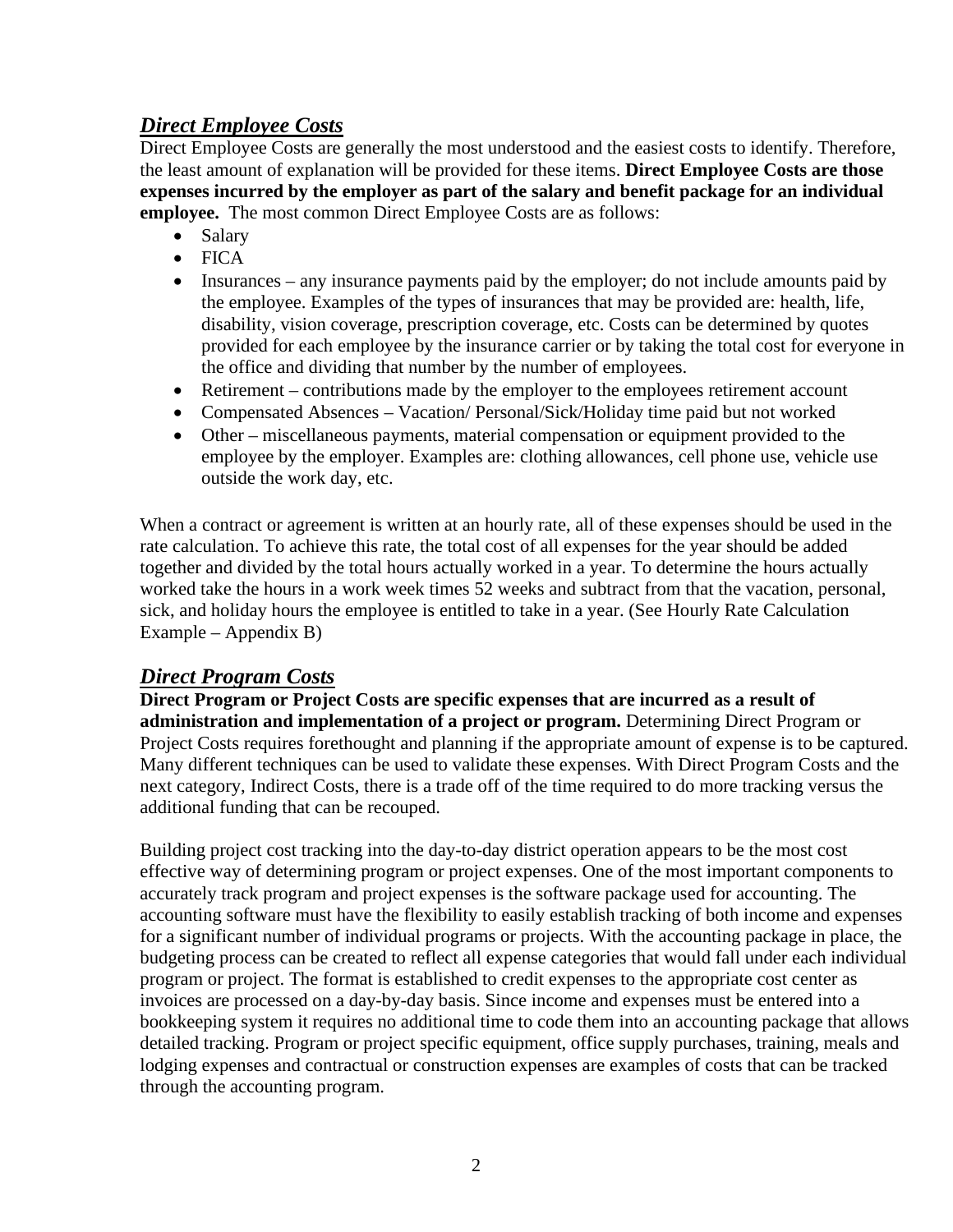It is vitally important to be able to accurately account for hours actually worked for each staff person associated with a specific project or program. As noted above with expense tracking, if it is done on a daily basis as part of a normal operating procedure it does not become a cumbersome task. Several conservation districts have developed computer programs where each staff person enters their daily time use by specific project or program. These same programs can be used to generate payroll time, thus providing an incentive to complete the daily input and efficiency in time tabulation at the end of each pay period. If tracking by computer is not feasible, a manual tracking system with time sheets easily accomplishes the same task. Whether employees are management, administrative support or line staff, tracking is required by each individual that has any hours specifically dedicated to a program or project. The accountability of the tracking system used is very important if hours noted on an invoice are ever challenged. It is very important to be specific in logging hours on a project as regular, compensatory or overtime as they each can have a consequential cost to the District.

Some Direct Program or Project Costs require planned manual or equipment tracking. Mileage, postage and copies are examples of expenses that require planned tracking. Postage meters, office copiers and telephone systems can be equipped with a tracking device to provide exact counts and costs by individual programs and projects. Tracking devices on equipment may be an unwelcome upfront expense. However, over time these costs can be recouped through an accurate tracking of expenses. Mileage logs placed in every vehicle to record start and end mileage for each trip with a space to note the program or project serviced provides an accurate cost recovery tool. The cost associated with office space is an expense that is easily obtained and often overlooked. Office space can be calculated on a square foot basis from actual rental payments. If office space is provided and rent is not charged, there is still a value that should be charged. This value can be determined by determining the cost per square foot for comparable rental space. When an employee does not spend 100% of their time on a specific program, the office space expense should be pro-rated among programs or projects serviced by an employee.

The most common Direct Program or Project Costs are as follows:

- Equipment & Office Supplies Only items specifically purchased/leased to service a specific program or project.
- Travel, Training, Lodging, Meals, Mileage District expenses incurred as a result of a specific program or project
- Postage, Copies, Telephone, Photography –
- Administrative Expense Time that Management, Administrative Support Staff and Line Staff designate to a specific program or project
- Professional Services Legal, Engineering Design, Surveying, Computer, etc.
- Materials and Construction Expenses
- Office Space

#### *Indirect Costs*

Too often the funding for programs or projects stops with the Direct Expenses previously discussed. Direct expenses are the visible and easily identified expenses. **Indirect Costs are those essential but less visible expenses necessary to operate and maintain a professional office and staff that are not captured in direct employee costs or program and project costs.** It is important to note that these indirect costs provide a support system that enables the staff and district office to deliver programs and projects in an efficient and professional manner. These indirect costs include all vital expenses that permit conservation districts to function as professional agencies capable of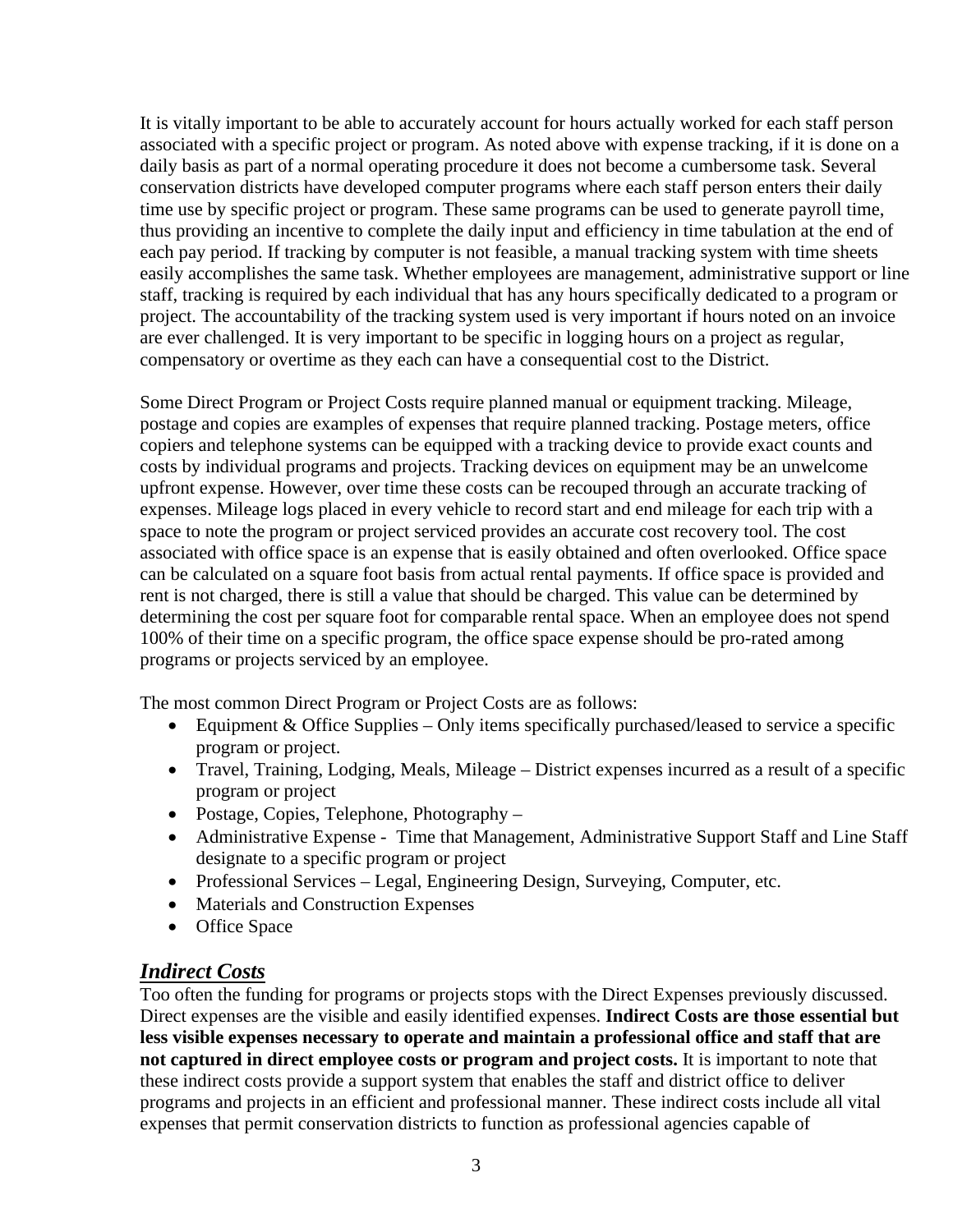administrating programs and projects. To the greatest extent possible, they need to be identified and recognized by funding entities as legitimate reimbursable expenses. Wherever possible, expenses that normally remain unidentified as a program or project cost should be noted and listed under the Direct Cost category. Some expenses cannot be separated and tied to a specific program or project. Such costs can be combined and an equitable pro-rating formula can be used to recognize them as a justified expense to the projects or programs the District is engaged in. The Indirect Costs in each Conservation District will be unique to that District. The challenge in determining true program or project costs lies in how to capture indirect costs.

The criteria for identifying such expenses are not defined by specific rules and regulations. A general question that could be asked is: Is the service, equipment, function or activity to be paid for essential to the operation of the office? Examples of what might be included and what might not be included are as follows. Making payroll whether done in house or by a payroll service company is an essential part of doing business. On the other hand, buying district jackets for all staff and directors may be a great way to show appreciation but it is not essential to the operation of the office. Trying to include marginal expenses could raise concerns if you were requested to show how the indirect costs were determined. The examples listed below are not intended to be all-inclusive.

- Administrative Time Management, clerical and bookkeeping time that is spent in the general operation of the office. As noted above, be sure to use the "True Hourly Cost" of that time. Timesheets can be used to record and define time spent on a specific program or project and on general administration tasks. All of the time spent on general administrative duties is an indirect cost of doing business. A good example is the time and resources spent supporting the District Board of Directors in such activities as agenda, minutes and actual meetings. Without the Board there would be no District services.
- Professional Services Annual audits, legal counsel, computer technical support, web page management, retirement account management and payroll services are all examples of professional services that are essential to an office.
- Office Equipment/Furniture Most budgets contain line items for equipment purchase. Postage meters, computers, printers, fax machines, desks and chairs are examples of office equipment/furniture that are necessary for an office to function but may not be able to be claimed as a direct expense. If a contract permits the purchase of equipment such as a computer, those costs should be claimed as a direct expense. With equipment, be cautious to avoid a double dip of funds. For example, if the purchase and maintenance cost of a copier is calculated into the per copy cost charged as a direct expense these costs should not be included as an indirect expense.
- Service Contracts Many pieces of office equipment require annual service contracts. Postage meters, copiers and the Internet are examples where annual service contracts are an indirect expense.
- Insurances & Bonding Some insurance costs can be directly tied to an employee or project as a direct expense while some other insurance cannot. Professional Liability Insurance, General Liability Insurance, Property Insurance and Bonding are examples of overhead expenses that are required for operation but not directly tied to an employee, project or program. Some coverage such as Workman's Compensation may be able to be separated out by employee or may be a general office expense.
- Utilities Utility expenses not included in the office rent.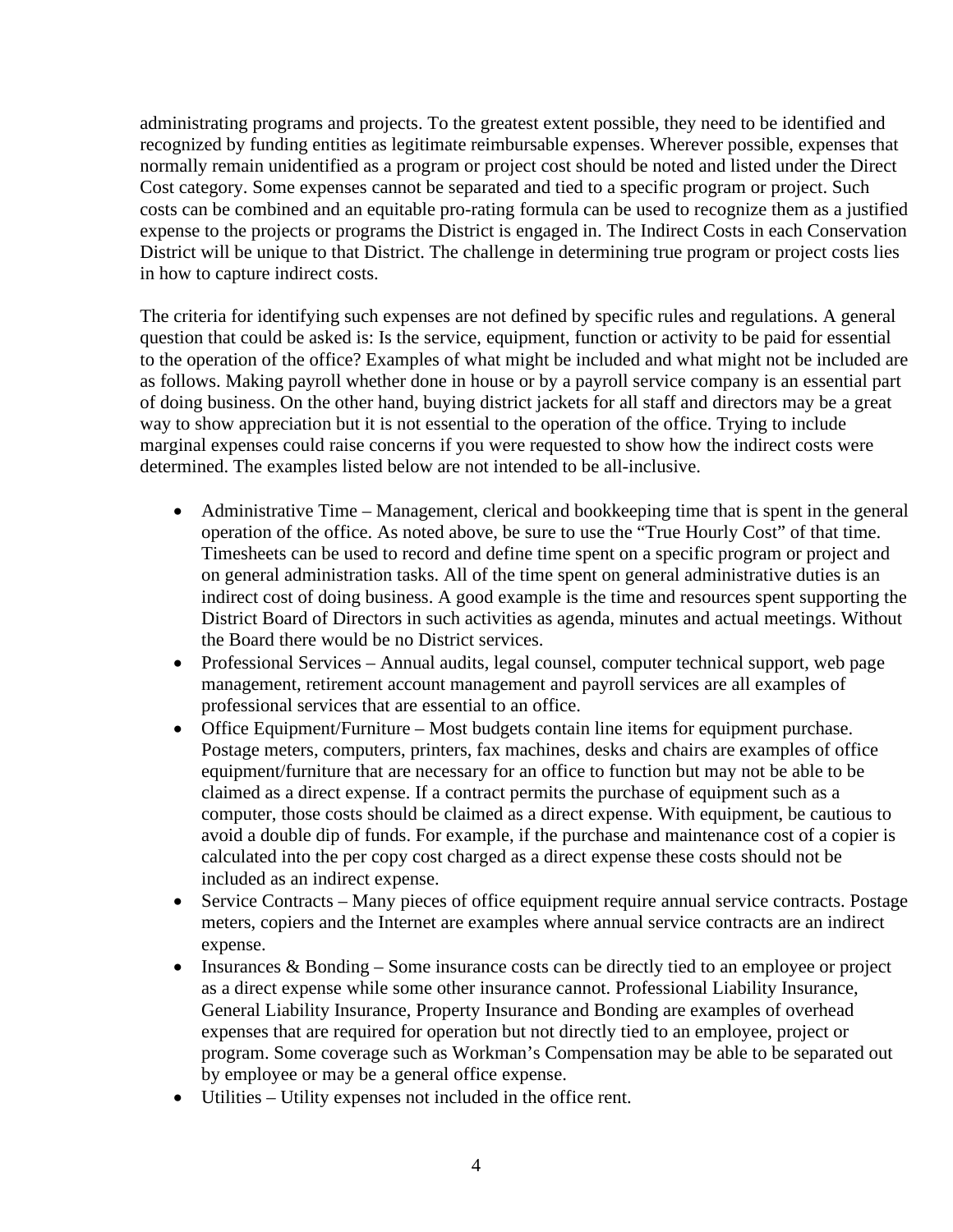- Board of Director Related Expenses Legal advertisement of board meetings, mileage reimbursement and participation in training, conferences and retreats are necessary expenses that enable District Directors to function in accordance with their required duties.
- Professional Certifications and Trainings Providing for a professional and capable staff that can undertake the current and future programs and responsibilities needed to fulfill the District mission.

[Note: The Conservation District Fund Allocation Program (CDFAP) reimburses for a portion of the district audit and administrative fees. Be sure that this revenue is accounted for to avoid a double-dip situation.]

Now that we know what our Indirect Costs are, how do we relate them to a specific program or project? One of the most effective ways of doing this relates back to time accounting. With an accurate accounting of time by program or project a percentage of time spent on each program or project can be determined. If the total hours actually worked on a specific program or project is divided by the total hours worked on all programs and projects (excluding noted administrative time) a percentage by program or project will be determined. This percentage would reflect the amount of the total of all indirect costs that could be applied to each specific program or project.

#### *Summary*

Any private business that failed to identify and charge for all costs associated with doing business would soon find that they could not survive. Over the years, Conservation Districts have developed a better understanding that they are, in fact, running a business. Although Districts may not have a goal of making large profits as private enterprise does, they must operate with a goal of capturing all legitimate operating expenses for projects and programs. This paper is not intended to be all inclusive, it is a tool for each district to use as they establish their own cost of operation. Hopefully, it can also serve as an educational tool to help state agencies that contract with Conservation Districts to better understand the funding needed to operate. *Assessing and Capturing True Program Costs* is essential to operating a financially responsible Conservation District.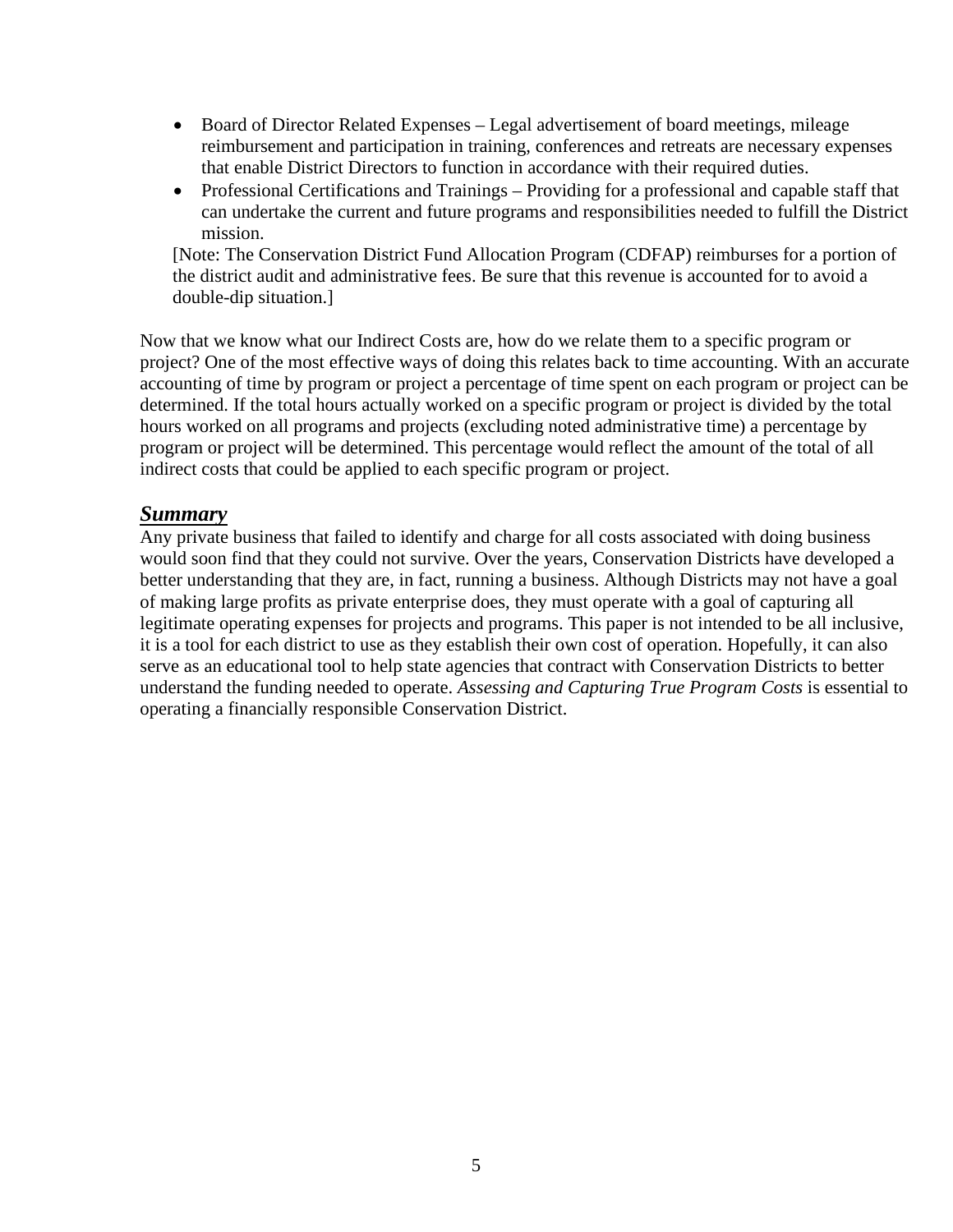# **Appendix A – Check List**

# **Direct Employee Costs**

| Salary                                   | Retirement                         |  |  |  |
|------------------------------------------|------------------------------------|--|--|--|
| <b>FICA</b>                              | <b>Compensated Absences</b>        |  |  |  |
| Insurances                               | Other                              |  |  |  |
| <b>Direct Program Costs</b>              |                                    |  |  |  |
| Project/Program Equipment                | Project/Program Office Supplies    |  |  |  |
| Mileage                                  | Postage                            |  |  |  |
| Copies                                   | Telephone                          |  |  |  |
| <b>Direct Administrative Support</b>     | <b>Office Space</b>                |  |  |  |
| Project/Program Professional Services    | Materials/Construction             |  |  |  |
| Training, Lodging, Meals, etc.           | <b>Professional Certifications</b> |  |  |  |
| Other                                    |                                    |  |  |  |
| <b>Indirect Costs</b>                    |                                    |  |  |  |
| <b>General District Administration</b>   | Office Equipment/Furniture         |  |  |  |
| Professional Services - General District | <b>Service Contracts</b>           |  |  |  |
| District Insurances & Bonding            | Utilities                          |  |  |  |
| <b>District Board Related Expenses</b>   | Other                              |  |  |  |

**Notes:**